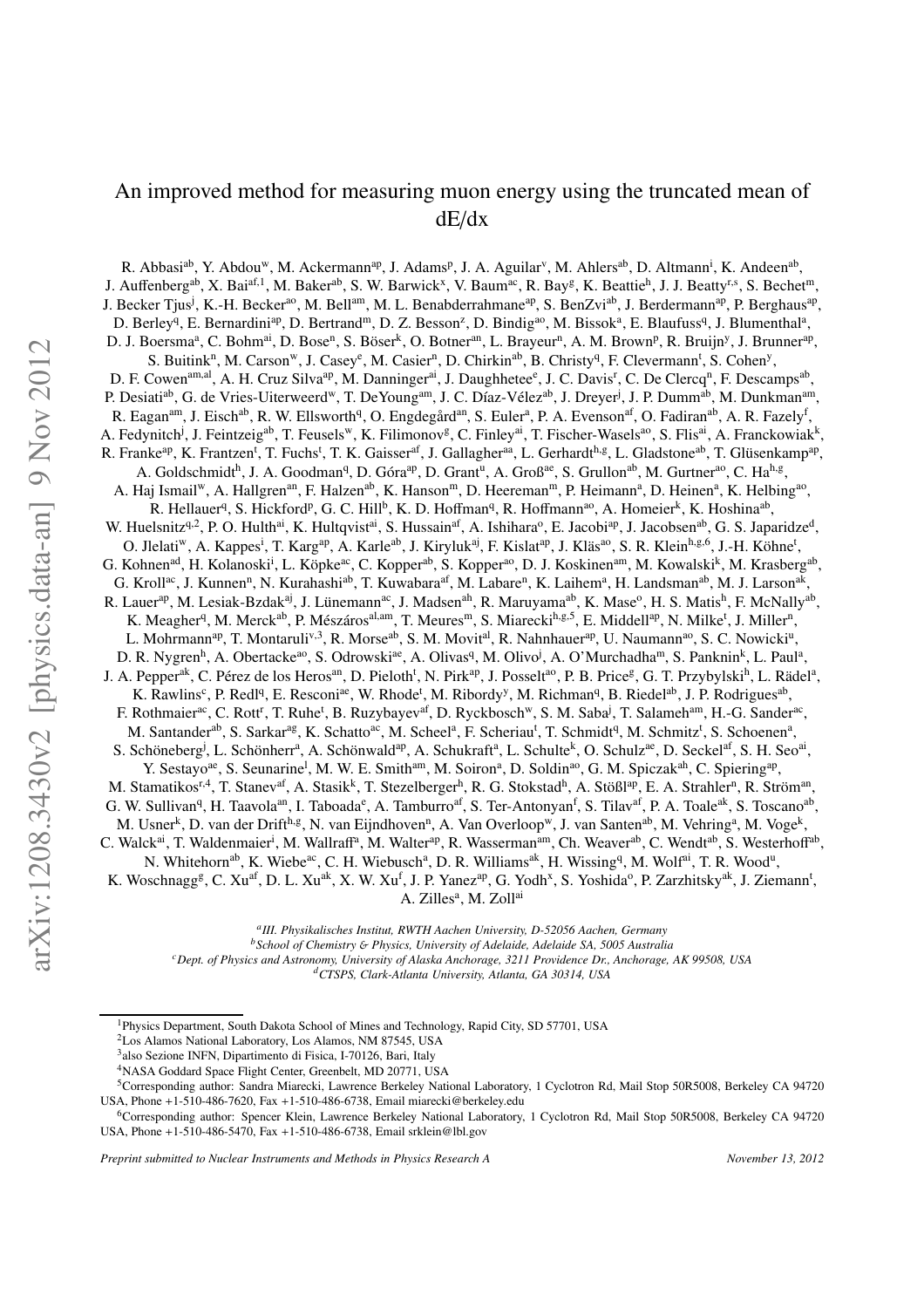*<sup>e</sup>School of Physics and Center for Relativistic Astrophysics, Georgia Institute of Technology, Atlanta, GA 30332, USA <sup>f</sup>Dept. of Physics, Southern University, Baton Rouge, LA 70813, USA <sup>g</sup>Dept. of Physics, University of California, Berkeley, CA 94720, USA <sup>h</sup>Lawrence Berkeley National Laboratory, Berkeley, CA 94720, USA* <sup>i</sup> Institut für Physik, Humboldt-Universität zu Berlin, D-12489 Berlin, Germany <sup>*j*</sup>Fakultät für Physik & Astronomie, Ruhr-Universität Bochum, D-44780 Bochum, Germany *<sup>k</sup>Physikalisches Institut, Universit ¨at Bonn, Nussallee 12, D-53115 Bonn, Germany <sup>l</sup>Dept. of Physics, University of the West Indies, Cave Hill Campus, Bridgetown BB11000, Barbados <sup>m</sup>Universit´e Libre de Bruxelles, Science Faculty CP230, B-1050 Brussels, Belgium <sup>n</sup>Vrije Universiteit Brussel, Dienst ELEM, B-1050 Brussels, Belgium <sup>o</sup>Dept. of Physics, Chiba University, Chiba 263-8522, Japan <sup>p</sup>Dept. of Physics and Astronomy, University of Canterbury, Private Bag 4800, Christchurch, New Zealand <sup>q</sup>Dept. of Physics, University of Maryland, College Park, MD 20742, USA <sup>r</sup>Dept. of Physics and Center for Cosmology and Astro-Particle Physics, Ohio State University, Columbus, OH 43210, USA <sup>s</sup>Dept. of Astronomy, Ohio State University, Columbus, OH 43210, USA <sup>t</sup>Dept. of Physics, TU Dortmund University, D-44221 Dortmund, Germany <sup>u</sup>Dept. of Physics, University of Alberta, Edmonton, Alberta, Canada T6G 2G7* <sup>*v*</sup>Département de physique nucléaire et corpusculaire, Université de Genève, CH-1211 Genève, Switzerland *<sup>w</sup>Dept. of Physics and Astronomy, University of Gent, B-9000 Gent, Belgium <sup>x</sup>Dept. of Physics and Astronomy, University of California, Irvine, CA 92697, USA <sup>y</sup>Laboratory for High Energy Physics, Ecole Polytechnique F´ed´erale, CH-1015 Lausanne, Switze ´ rland <sup>z</sup>Dept. of Physics and Astronomy, University of Kansas, Lawrence, KS 66045, USA aaDept. of Astronomy, University of Wisconsin, Madison, WI 53706, USA abDept. of Physics and Wisconsin IceCube Particle Astrophysics Center, University of Wisconsin, Madison, WI 53706, USA acInstitute of Physics, University of Mainz, Staudinger Weg 7, D-55099 Mainz, Germany adUniversit´e de Mons, 7000 Mons, Belgium aeT.U. Munich, D-85748 Garching, Germany afBartol Research Institute and Department of Physics and Astronomy, University of Delaware, Newark, DE 19716, USA agDept. of Physics, University of Oxford, 1 Keble Road, Oxford OX1 3NP, UK ahDept. of Physics, University of Wisconsin, River Falls, WI 54022, USA aiOskar Klein Centre and Dept. of Physics, Stockholm University, SE-10691 Stockholm, Sweden ajDepartment of Physics and Astronomy, Stony Brook University, Stony Brook, NY 11794-3800, USA akDept. of Physics and Astronomy, University of Alabama, Tuscaloosa, AL 35487, USA alDept. of Astronomy and Astrophysics, Pennsylvania State University, University Park, PA 16802, USA amDept. of Physics, Pennsylvania State University, University Park, PA 16802, USA anDept. of Physics and Astronomy, Uppsala University, Box 516, S-75120 Uppsala, Sweden aoDept. of Physics, University of Wuppertal, D-42119 Wuppertal, Germany apDESY, D-15735 Zeuthen, Germany*

## **Abstract**

The measurement of muon energy is critical for many analyses in large Cherenkov detectors, particularly those that involve separating extraterrestrial neutrinos from the atmospheric neutrino background. Muon energy has traditionally been determined by measuring the specific energy loss (*dE*/*dx*) along the muon's path and relating the *dE*/*dx* to the muon energy. Because high-energy muons ( $E<sub>\mu</sub> > 1$  TeV) lose energy randomly, the spread in  $dE/dx$  values is quite large, leading to a typical energy resolution of 0.29 in  $log_{10}(E_\mu)$  for a muon observed over a 1 km path length in the IceCube detector. In this paper, we present an improved method that uses a truncated mean and other techniques to determine the muon energy. The muon track is divided into separate segments with individual *dE*/*dx* values. The elimination of segments with the highest  $dE/dx$  results in an overall  $dE/dx$  that is more closely correlated to the muon energy. This method results in an energy resolution of 0.22 in  $log_{10}(E_\mu)$ , which gives a 26% improvement. This technique is applicable to any large water or ice detector and potentially to large scintillator or liquid argon detectors.

### *Keywords:*

muon energy, *dE*/*dx*, neutrino energy, truncated mean, Cherenkov, IceCube detector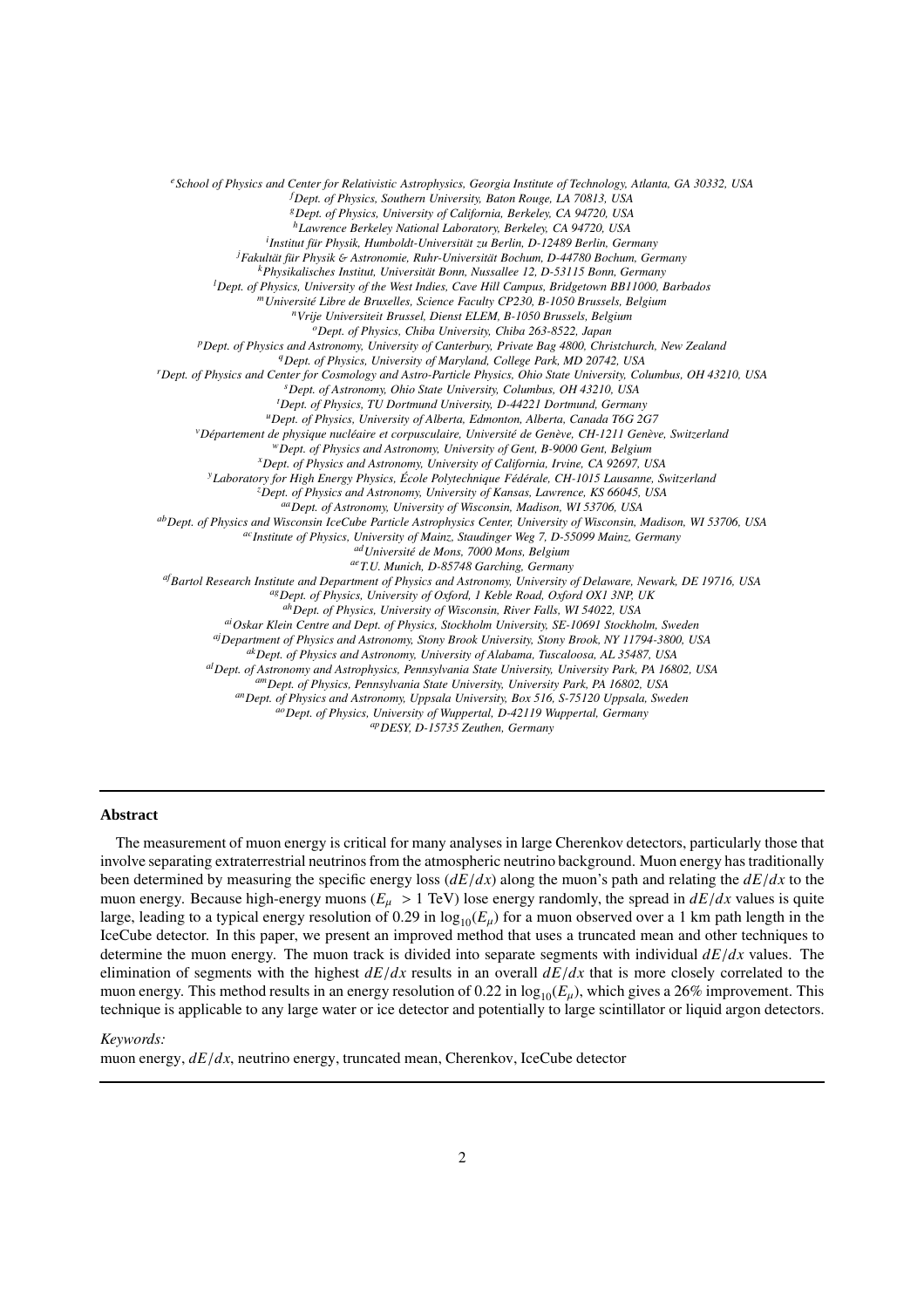## **1. Introduction**

Large ice or water Cherenkov detectors may observe up to 100,000  $v_{\mu}$  per year [1]. These events are used for a wide variety of analyses, including searches for point sources of neutrinos [2, 3, 4], diffuse extraterrestrial neutrinos [4, 5, 6], standard and non-standard neutrino oscillations [7], and measurements of the total neutrino-nucleon cross-section via neutrino absorption in the Earth.

These analyses rely upon the measurement of the neutrino energy, which is determined from the energy of the muon that is created in the neutrino interaction. Above ∼1 TeV, the muon energy is usually determined by measuring the specific energy loss, *dE*/*dx*, of the muon as it travels through the detector. The Cherenkov photons from the muon and also those derived from the charged particles produced by stochastic (random) muon interactions are then detected. This approach is disadvantageous because, for  $E_u > 1$  TeV, muons lose most of their energy stochastically, and a small number of high-energy interactions will not only skew the mean but also enlarge the spread in *dE*/*dx* values.

In this paper, we present an improved method for calculating the muon energy loss, which leads to significant improvement in the energy resolution. Instead of averaging the muon *dE*/*dx* over the entire observed muon path length, we divide the path into independent segments, or bins. The *dE*/*dx* is calculated separately for each bin. Then, the bins with the highest *dE*/*dx* values are discarded before calculating a new average *dE*/*dx*, thus producing a truncated mean. This method is successful because the truncated mean minimizes the effects of the large stochastic events which would otherwise skew the mean and enlarge the spread.

This is the first time that the truncated mean has been systematically applied to the energy measurement of high-energy muons. The truncated mean method has previously been calculated for muons [8], although that analysis did not use it to determine the muon energy. The method was also explored at a basic level for the DUMAND project [9]. The method has parallels to the one that was used to identify pions, kaons, and protons in wire chambers from their specific energy loss *dE*/*dx* in the gas. By discarding the highest 30% or 40% of the  $dE/dx$  measurements from the wires, the energy resolution was greatly improved [10, 11]. As with wire chamber  $dE/dx$  measurements, the muon energy resolution is improved by discarding the most energetic stochastic losses. This method should be applicable to any large water or ice Cherenkov detector, such as Ice-Cube [1], ANTARES [12], or the proposed KM3NeT

[13], MEMPHYS [14], or Hyper-Kamiokande (Hyper-K) [15]. This approach may also be useful for proposed scintillator or liquid argon detectors, such as the Low Energy Neutrino Astronomy detector (LENA) [16] or the Long-Baseline Neutrino Experiment (LBNE) [17].

#### **2. Muon Energy Loss**

Muons lose energy via ionization and by stochastic processes such as bremsstrahlung, pair production, and photonuclear interactions [18, 19, 20, 21]. Muons also emit Cherenkov radiation, but this is a very small fraction of the total energy loss. Ionization loss is roughly independent of muon energy and essentially constant per unit length, while the *dE*/*dx* due to stochastic processes rises linearly with the energy. Thus, the total average energy loss of the muon is [22]

$$
\frac{dE_{\mu}}{dx} = A + BE_{\mu} \tag{1}
$$

where  $A \approx 0.0024$  GeV  $(g/cm^2)^{-1}$  accounts for the energy loss due to ionization, and  $B \approx 0.000032 \, (\text{g/cm}^2)^{-1}$ is due to the stochastic energy loss [20]. Ionization effects are dominant for muons below ∼500 GeV, at which point the sum of bremsstrahlung, pair production, and photonuclear effects is larger than ionization. As muon energy increases to ∼10 TeV, ionization effects account for only ∼9% of the total muon energy loss, with a much reduced contribution as muon energy increases [20].

Two main methods are used to measure  $E_u$ . For lower-energy muons, the energy is proportional to the path length. This approach works if the muon is contained within the detector, and the starting and stopping points can be determined. For example, a 300 GeV muon has a most probable path length of ∼1 km in ice. The most probable path length is ∼2 km for a 1 TeV muon, and the length rises only logarithmically with *E*µ, reaching 20 km for a 1 PeV muon [20].

At energies above a few hundred GeV, one measures the  $dE/dx$  and infers  $E_\mu$  from that value, either by using Eq. 1 as an approximation or by calculating the correlation using Monte Carlo simulation. The total energy loss in the entire detector is summed, either using calorimetric measurements of *dE*/*dx* (such as by the Frejus collaboration) [23] or by observing the light produced by the stochastic interactions of the muon and charged particles [24].

Muon energy loss is a complex sequence of events where the stochastic processes create many secondary particles that are also subject to further interactions that can result in additional charged particles. The charged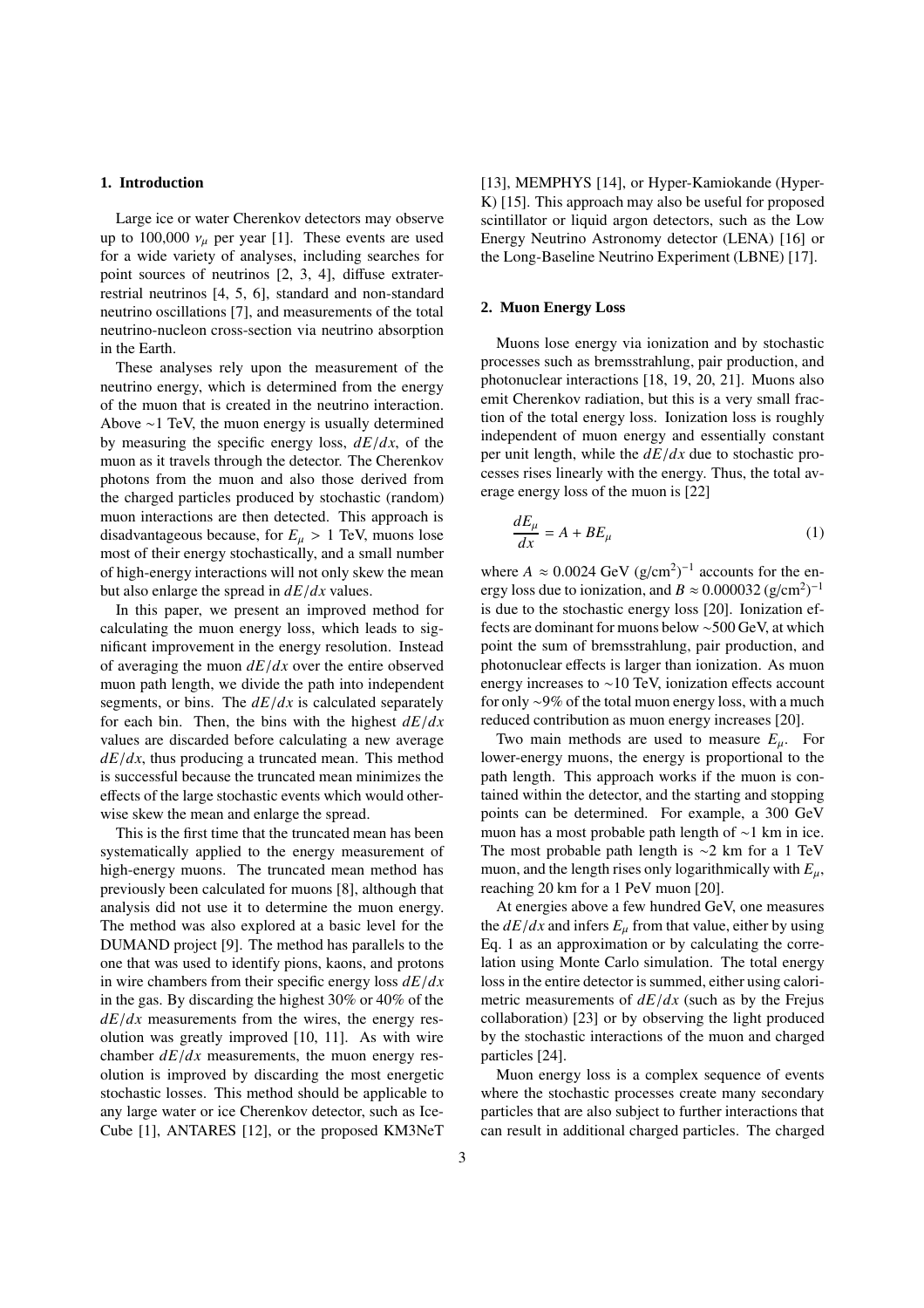particles produce Cherenkov light with a flux that is proportional to the particle energy.

The IceCube Neutrino Detector is highly suited for a study involving muon energy loss. This analysis used IceCube in its 2010 configuration, when the detector consisted of 79 vertical strings (with roughly 125 m horizontal spacing in a triangular grid), with 60 optical modules per string (with 17 m vertical spacing) between 1450 and 2450 m below the surface of the ice sheet at the South Pole. This included DeepCore, which is a denser subarray of strings near the detector center with more-sensitive optical modules placed preferentially on the bottom 400 m of each string [25]. Each optical module holds a 25 cm photomultiplier tube (PMT), plus associated electronics for data acquisition, control, and calibration [1].

Simulated muon trajectories were determined using a program called neutrino-generator (NUGEN) which is based upon the All Neutrino Interaction Simulation (ANIS) [26]. NUGEN simulation includes several effects, including the ice/rock boundary below the detector, Earth-neutrino absorption using the density profile from the Preliminary Reference Earth Model (PREM) [27], neutral current regeneration, etc., but it does not include neutrino oscillations. The program starts with an isotropic distribution of neutrinos on the Earth's surface, following, in this case, a  $E_v^{-1}$  spectrum for 10 GeV  $\lt E_v \lt 1$  EeV. These neutrino events can be reweighted to simulate softer spectra. NUGEN then propagates the neutrinos to the South Pole, accounting for neutrino absorption in the Earth. Finally, NU-GEN simulates the neutrino interactions. The resulting muons are propagated through the ice using the Muon Monte Carlo (MMC) code [20], which includes detailed models for muon energy loss and the Landau-Pomeranchuk-Migdal effect [28].

From the energy deposition determined by MMC, a program called Photonics determines the number and timing distribution of expected photoelectrons for a given optical module [29]. Photonics also accounts for the detector geometry of the optical modules. Finally, a set of detector simulation programs models the response of the PMT, electronics, and triggers [30]. Then the simulated data are analyzed using standard IceCube reconstruction programs. Muon tracks are typically reconstructed with an angular resolution of  $\lt 1$  degree [31] and a positional accuracy (in the plane perpendicular to the track) of a few meters.

Detailed simulation verification studies at a low-level [32] and high-level [24] have been published. The systematic uncertainty in simulation is largely due to the understanding of the optical properties of the ice, with

smaller contributions from the angular acceptance and saturation effects of the optical sensors. An analysis using in situ light sources [33] discusses the ice properties in detail, with a new paper from IceCube forthcoming. In addition, simulations were completed using 3 different ice models that resulted in a shifting of the mean but no degradation in the energy resolution, with an overall maximum variation of 13% in the energy reconstruction.

## *2.1. Conventional dE*/*dx*

Before discussing the truncated mean *dE*/*dx* in detail, we will discuss the more conventional approach. First, the number of photoelectrons observed by all of the optical modules is summed. Then, the expected number of photoelectrons for a fixed energy loss of 1 GeV/m with the same trajectory is calculated. Since the photoelectron yield is expected to be directly proportional to the muon energy loss rate, the calculated *dE*/*dx* value is equal to the ratio of the observed number of photoelectrons to the expected number for the 1 GeV/m track, multiplied by 1 GeV/m. This linear relationship is a proper *dE*/*dx* approximation for muon energies above ∼1 TeV. Because the method uses the distance between each sensor and the muon track, it automatically accounts for varying track geometries, sensor densities, and optical properties of the detector medium, since those effects are included in both the observed and expected numbers of photoelectrons.

Figure 1 shows a scatter plot of simulated muon energy versus calculated *dE*/*dx*. Because the entire track is used, the simulated muon energy value comes from the track's closest approach to the center of the detector (instead of at the entrance to or exit from the detector volume). The *dE*/*dx* values have a large spread. Some of the spread is due to the limited sampling by the sensors and consequently the uncertain measurement of the energy loss. However, most of the spread is from the event-by-event variation in stochastic energy losses.

The spread in  $dE/dx$  values for a given true energy is quite large for the conventional (untruncated) method. Figure 2 shows a typical example of the spread for a narrow energy slice, with this one at ∼10 TeV. The excess of events to the right of the Gaussian curve is a direct result of the large stochastic losses.

The desired output of the method is the energy for each muon. This is done using a fit to the curve in Fig. 1 to calculate  $E_u$  from the  $dE/dx$  value, and then we can compare the calculated energy to the simulated energy.

It is apparent that the "linear" fit curve from Eq. 1 does not follow the data precisely, particularly at higher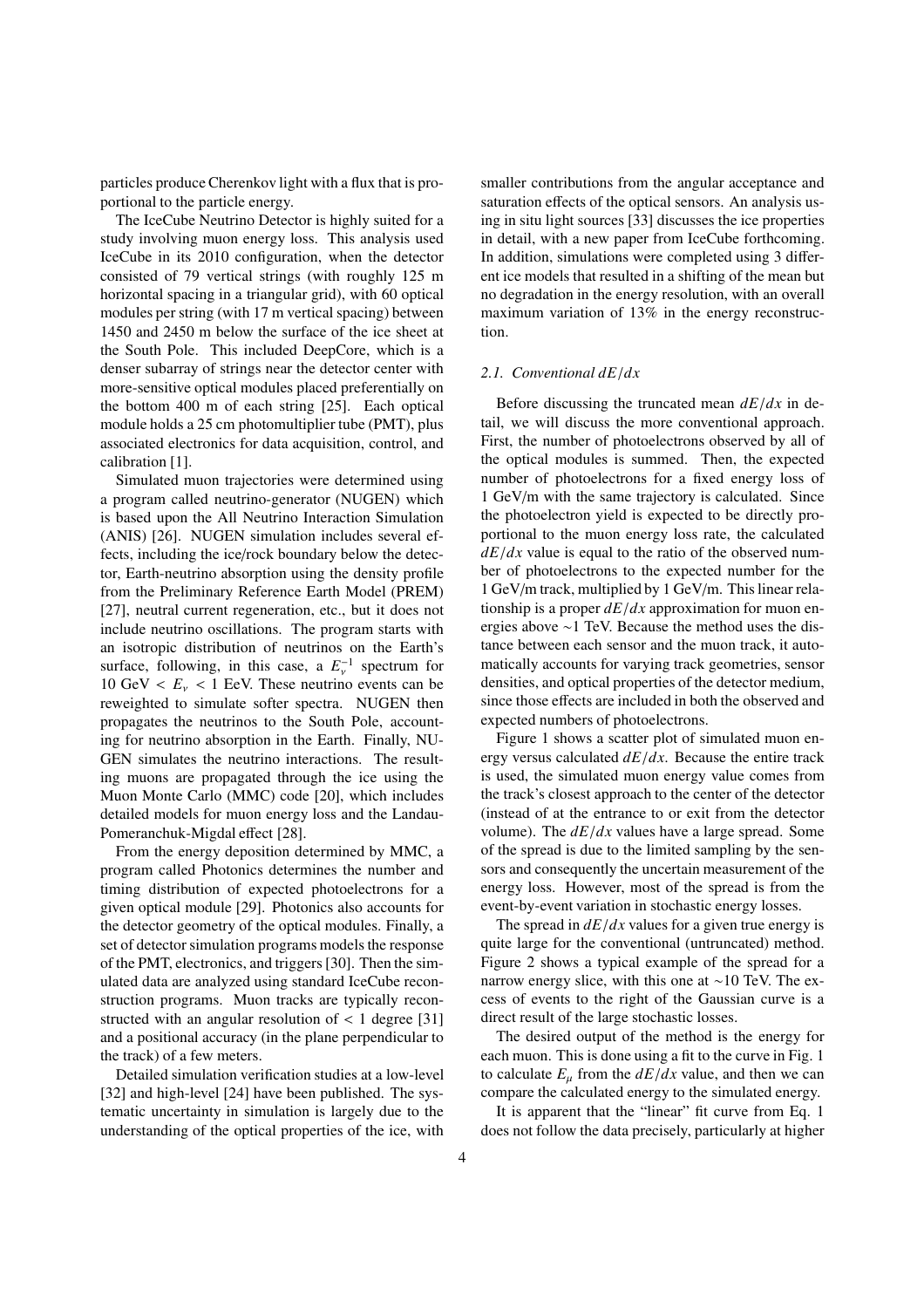

Figure 1: (color online) Simulated  $E_\mu$  vs. conventional (untruncated)  $dE/dx$  at the center of the detector. The  $dE/dx$  value is calculated from the ratio of the observed energy deposition to the expected deposition for a minimum ionizing muon with the same trajectory. The solid line uses Eq. 1 for the "linear" fit. The dashed line uses the 3-equation fit described by Eq. 2 and Eq. 3.



Figure 2: (color online) Conventional (untruncated) muon *dE*/*dx*, for muons with simulated energies ~10 TeV ( $log_{10}(E_{\mu}) = 4.0 \pm 0.05$ ). The black line is a Gaussian fit, with  $\sigma = 0.29 \pm 0.01$ , and RMS  $= 0.44$ . The excess of events to the right of the Gaussian curve are muons with large stochastic losses.

energies. The main experimental effect is saturation in the PMT at very high light intensities [34]. During the reconstruction of both actual and simulated data, no correction is applied for PMT saturation. This produces the upturn in the curve at higher energies for  $dE/dx \ge$  $10^3$  GeV/m. For  $dE/dx \le 1$  GeV/m, there is also a small downturn in the curve, making it S-shaped. This occurs because the muon range at lower energy is less than the size of the detector, while the truncated method assumes that the track is infinite.

We examined a variety of simple fit equations to improve our ability to characterize the muon energy resolution. The optimal fit had three separate sections: a second-order logarithmic  $(log_{10})$  polynomial fitted to the lower energy curve (for  $dE/dx \le 1.5$  GeV/m) and another second-order logarithmic polynomial to the higher energy curve  $(dE/dx \ge 500 \text{ GeV/m})$ :

$$
\log(E_{\mu}) = A' + B' \log\left(\frac{dE}{dx}\right) + C' \log^2\left(\frac{dE}{dx}\right) \tag{2}
$$

where  $E_{\mu}$  is the energy of the muon (in GeV) at the track's closest approach to the center of the detector,  $dE/dx$  is the calculated value (in GeV/m), and *A'*, *B'*, and *C* ′ are dimensionless constants from the best fits to the curves. For the mid-range, we used the logarithmic version of the linear *dE*/*dx* equation (Eq. 1):

$$
\log(E_{\mu}) = \log\left(\frac{1}{B^{\prime\prime}}\left[\frac{dE}{dx} - A^{\prime\prime}\right]\right) \tag{3}
$$

where  $E_{\mu}$  is the energy of the muon (in GeV),  $dE/dx$ is the calculated value (in  $GeV/m$ ), and  $A''$  and  $B''$  are dimensionless constants from the best fit to the curve. Because of PMT saturation and other detector effects, the constants in Eq. 3 must be adjusted for a proper fit. The new fit curve is shown in Fig. 1 as a dashed line. We used this 3-equation fit throughout this analysis, instead of the linear fit.

The energy residual *Eres* is nominally defined as  $E_{reco}$  –  $E_{sim}$ , where  $E_{reco}$  and  $E_{sim}$  are the reconstructed and actual simulated energies, respectively, at the track's closest approach to the center of the detector. Since this analysis covered a wide range of energies, the energy residual was redefined as  $E_{res}$  =  $\log_{10}(E_{reco})$  –  $\log_{10}(E_{sim})$ . Figure 3 shows the results of this energy comparison, using the 3-equation fit. The distribution is skewed, with a long tail of events containing large stochastic energy deposition, indicating that the energies for these events are badly overestimated. About 5.4% of the muon energies are overestimated by more than a factor of 5.

If the distribution of energies is fit to a Gaussian, the energy resolution  $\sigma$  is 0.29 in log<sub>10</sub>( $E_{\mu}$ ), or roughly a factor of 2.0 in energy. The statistical error is less than 1% for this resolution and all other resolutions presented in this paper (unless otherwise noted). However, the peak of the curve is offset from 0 by -0.08, and the curve is skewed. The shift towards lower muon energies occurs because the fit curve in Fig. 1 does not line up with the highest concentration of events. This occurs because the fit curve is pulled towards higher *dE*/*dx* values for a given muon energy due to the stochastic losses. For a specific *dE*/*dx* value, the calculated energy using the fit equations for the bulk of the events will be too low.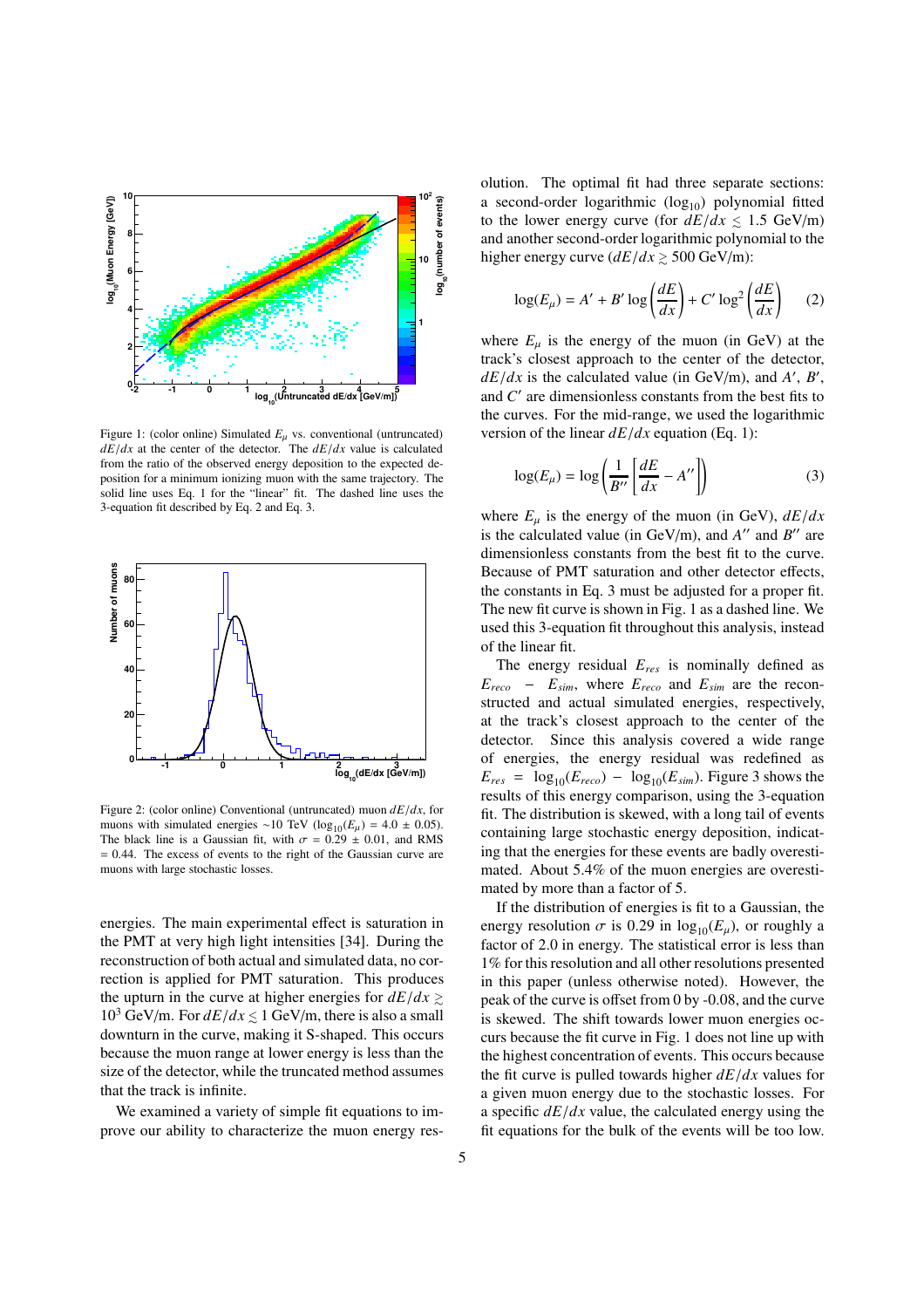

Figure 3: (color online) Conventional (untruncated) muon energy resolution, using the 3-equation fit curve from Fig. 1, for muons with simulated energies between 1 TeV and 1 EeV. The black line is a Gaussian fit, with the peak offset by -0.08 in  $log_{10}(E_u)$ ,  $\sigma = 0.29$ , and with an RMS of 0.37. The excess of events to the right of the Gaussian curve is a direct result of the large stochastic losses.

This pushes the peak of the distribution of energy residuals toward the negative. Fortunately, in a full analysis, this bias would cancel out if the method were used identically for both data and simulation, and the spread would be the most relevant issue.

In this analysis, we used both the Gaussian  $\sigma$  and the RMS to characterize the improvements in the spread in calculated  $dE/dx$  and  $E_\mu$ . In most cases, the RMS was significantly larger than  $\sigma$  because the RMS is more sensitive to the high-energy tails in the distributions.

#### *2.2. Truncated Mean dE*/*dx*

The truncated mean method divides the track into bins which are bordered by planes perpendicular to the track, and the sensor data are binned accordingly by their location. The  $dE/dx$  value is determined as before by finding the ratio of the observed photoelectrons to the expected photoelectrons, but a separate ratio is determined for each bin instead of the event as a whole. Then a fraction of the bins (using the optimization discussed below) with the highest ratios are discarded, and the truncated  $dE/dx$  is calculated by summing the remaining observed photoelectrons and expected photoelectrons and creating a new ratio.

Many factors influence the choice of bin size, with the objective to create bins as independent from each other as possible. Large Cherenkov detectors use sparse sampling with sizeable distances between sensors, and each sensor observes light over a limited track segment. The length of the segment depends on the optical properties of the medium, with different properties for sea water, ice, and liquid scintillators that vary with the wavelength of light.

In water, absorption effects are much stronger than scattering. Thus the most appropriate measure of optical properties would be the absorption length, which peaks at wavelengths ∼470 nm. The absorption length is ∼22 m in lake water [35] and ∼60 m in seawater [36].

In deep glacial ice, however, scattering effects are stronger than absorption, and the appropriate measure is the light propagation length, which peaks ∼400 nm. This length depends on both the effective scattering length  $\lambda_{es}$  and the absorption length  $\lambda_a$  in the medium, using the relation

$$
\lambda_{prop} = \sqrt{\frac{\lambda_{es}\lambda_a}{3}}\tag{4}
$$

In IceCube, for example, the average absorption coefficient is ∼0.008 m−<sup>1</sup> , or an absorption length of 125 m, while the average effective scattering coefficient is ∼0.040 m<sup>−</sup><sup>1</sup> , or an effective scattering length of 25 m [33]. The average propagation length is thus ∼32 m, which increases to ∼45 m for the very clear ice in the bottom of the detector.

For liquid scintillator detectors, the absorption length is the appropriate measure of optical properties, which is typically 10-20 m [16].

The detector geometry may also impose constraints on the truncated mean's binning method. In ANTARES, for example, the string spacing is 70 m, which is more than the reported absorption length. In Hyper-K, with its large photocathode coverage, the water properties may be the determining factor for the optimal bin length. Hyper-K's 250-m tank length is far longer than the light attenuation length, and the detector geometry will naturally allow for track segmentation.

Most of the vertical strings of optical modules in Ice-Cube are deployed on a 125-m grid, making the detector roughly hexagonal in shape. For near-horizontal tracks, this string separation sets the minimum sampling distance, and hence a minimum bin length. In this study, since the IceCube array is not perfectly regular and to avoid having 0 or 2 strings in a bin for horizontal tracks, a 120-m bin length was used, spreading the energy more evenly across the bins. Due to the size of the detector, events could have up to 15 bins. For comparison, the average distance between the occurrence of any stochastic event, where the muon loses more than 1% of its energy, is ∼250 m at 1 TeV, using the MMC program for ice [20]. This distance is much larger than the bin size.

Figure 4 shows a scatter plot of simulated  $E_{\mu}$  versus truncated  $dE/dx$  for the same events as in Fig. 1, but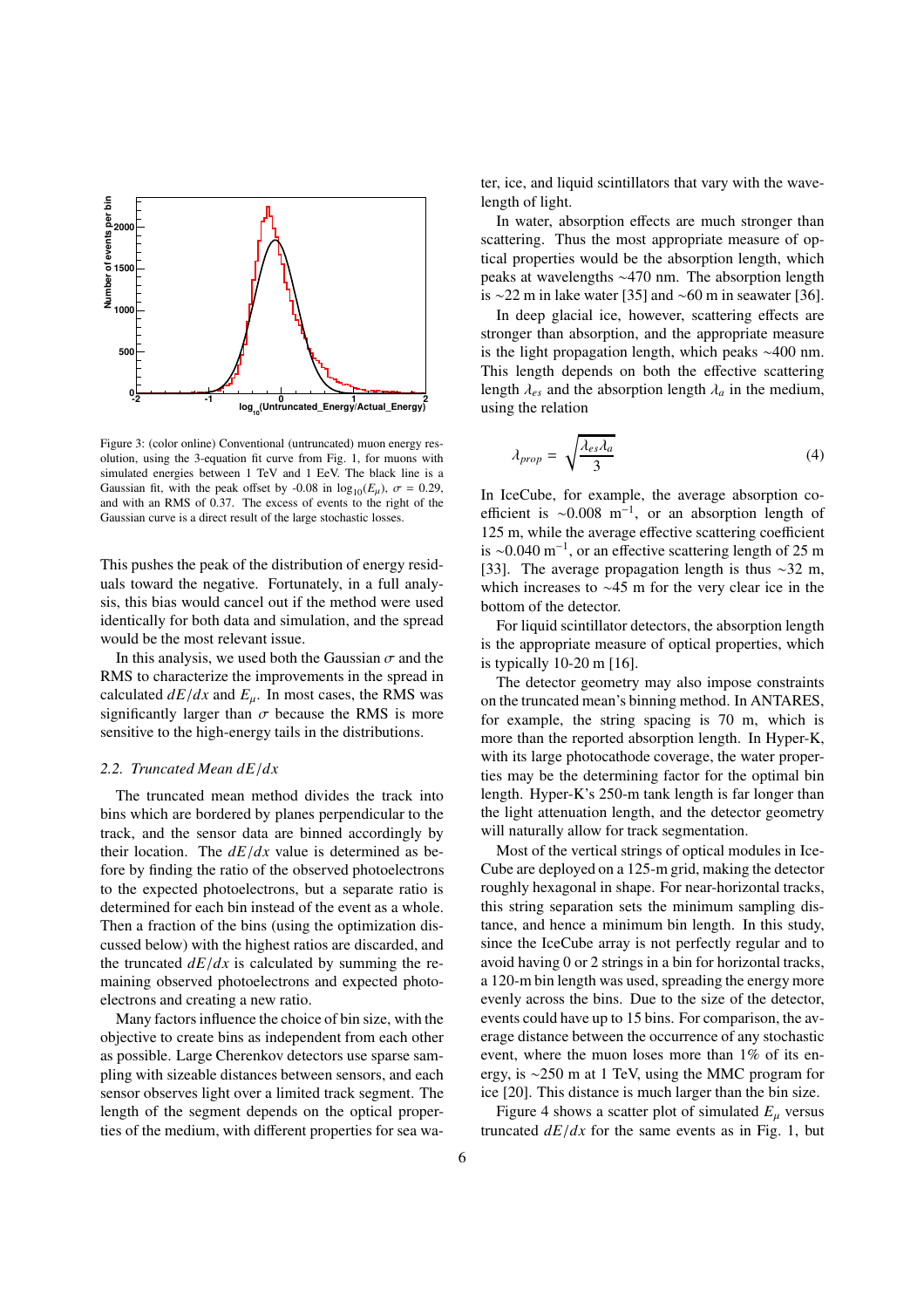now using the truncated *dE*/*dx* with 40% of the highest bins discarded, and including the optimizations discussed in Section 3. For this analysis, a minimum of 3 bins was required for the event to qualify, since a 40% truncation would result in 0 bins omitted for a 2 bin event. The distribution is much narrower than the conventional untruncated *dE*/*dx* method but retains the same S-shape, for the same reasons.



Figure 4: (color online) Simulated  $E_{\mu}$  vs. truncated  $dE/dx$  at the center of the detector, for the optimized 40% truncation. The distribution is much narrower than in Fig. 1. The vertical dashed lines identify the ranges for the three fit equations (represented by the solid black line).

The spread in *dE*/*dx* values is much narrower for the truncated method than for the conventional method. A comparison of the distributions of *dE*/*dx* values for the same narrow energy range as in Fig. 2 is shown in Fig. 5. For the truncated method, the Gaussian  $\sigma$  is 0.18, compared to the untruncated value of 0.29, which constitutes a significant improvement, and the skewness is much reduced.

Figure 6 shows the corresponding energy resolution using the 3-equation fit from Fig. 4 to calculate the energy. Compared to Fig. 3, the high-energy tail is much smaller in the truncated plot, with only 1.3% of the events reconstructed with more than 5 times their actual energy. The Gaussian resolution has improved to 0.22 in  $log_{10}(E_{\mu})$ , which is a factor of 1.6 as compared to 2.0 for the conventional untruncated method (with the 3-equation fit).

#### **3. Algorithm Optimization and Performance**

We studied several variations of the algorithm to optimize performance. The parameters included the fraction of bins discarded in the truncated mean (Section 3.1) and limits on the distance between the sensor and the reconstructed track (Section 3.2). We also evaluated



Figure 5: (color online) Truncated muon *dE*/*dx* vs. conventional (untruncated) muon  $dE/dx$ , for simulated energies ~10 TeV (log<sub>10</sub>( $E_u$ )  $= 4.0 \pm 0.05$ ). For the truncated method, the Gaussian  $\sigma = 0.18 \pm 0.05$  $0.01$ , and RMS =  $0.22$ , compared to the untruncated method values of  $\sigma$  = 0.29 and RMS = 0.44. The effect of the large stochastic events has been greatly diminished, thus reducing the spread.



Figure 6: (color online) Truncated muon energy resolution, using the fit curve from Fig. 4, for muons with simulated energies between 1 TeV and 1 EeV. The number of entries to the right of the Gaussian curve (black line) is much smaller with the truncated method, as compared to Fig. 3. The energy resolution improved to  $\sigma = 0.22$  in  $log_{10}(E_{\mu})$  (a factor of 1.6 in energy), with the mean of the Gaussian curve slightly offset by -0.03, and an RMS value of 0.25.

the inclusion or exclusion of the unhit sensors in the calculation (Section 3.3), and we explored a variation in the truncated method that treated each sensor as its own bin (the "DOMs method") (Section 3.4). Lastly, we looked at the median versus the mean for both the binning and DOMs methods (Section 3.5).

## *3.1. Truncation Percentage*

The optimal truncation was determined by evaluating truncation percentages between 0 and 80% of the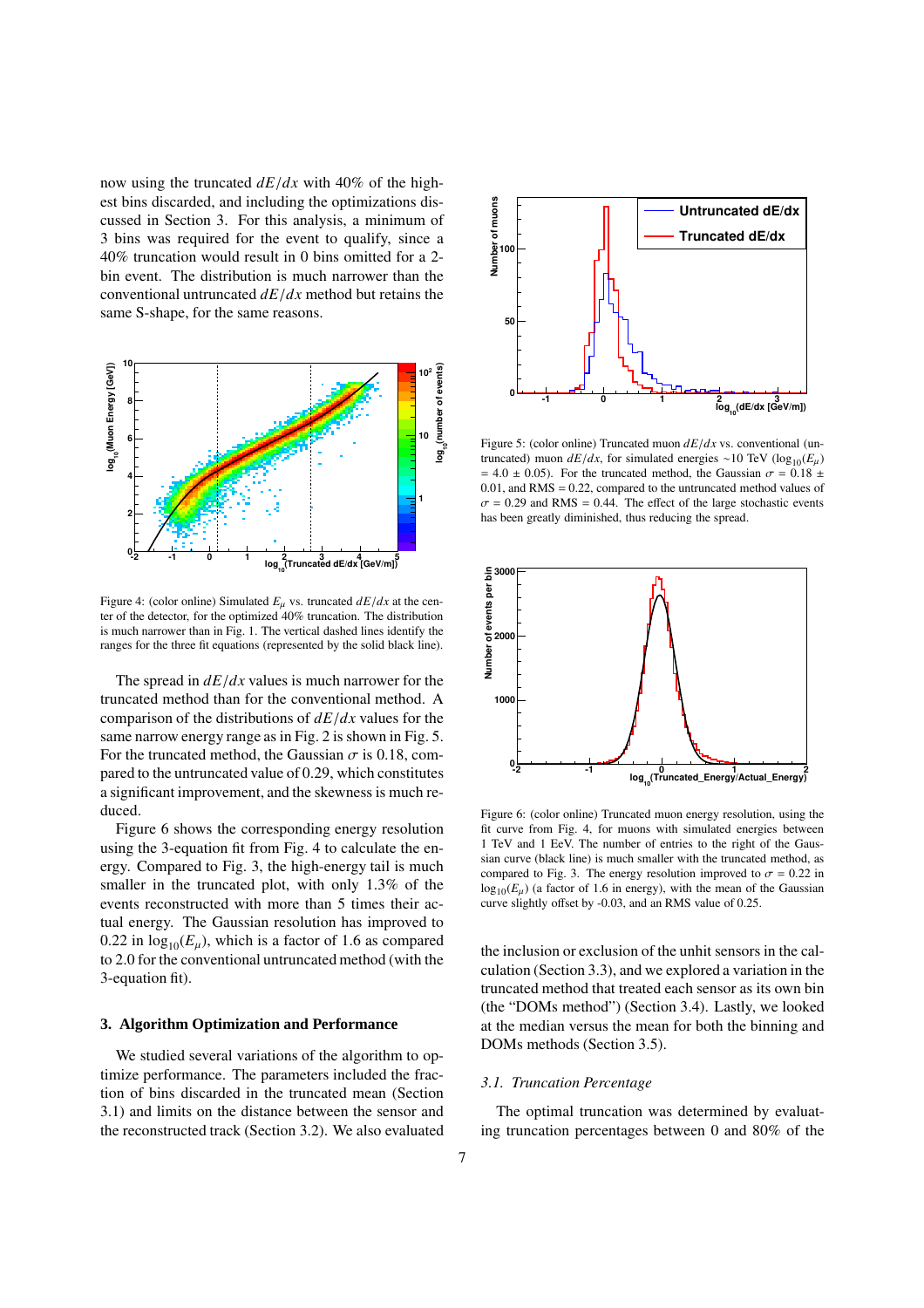bins. If the percentage of cut bins resulted in a noninteger value, the fraction was rounded down (for example, 40% of 4 bins would result in 1 bin cut). Figure 7 shows the resulting energy resolutions for different truncating percentages (up to 60% shown). In this analysis, 40% was the optimal cut.



Figure 7: (color online) Energy resolution for truncation percentages ranging from 0% to 60%, for  $E_{\mu} > 1$  TeV. The optimal truncation percentage was 40%. Gaussian  $\sigma$  were 0.27, 0.23, 0.22, and 0.23 for 0, 20, 40, and 60%, respectively. The optimization techniques described in Sections 3.2 and 3.3 have already been applied.

#### *3.2. Distance of optical modules from track*

Energy measurement by *dE*/*dx* relies on an accurate measurement of the distance between the tracks and the optical modules. However, the reconstructed track positions (transverse to the direction of motion) can be off by several meters. Also, data from optical modules that are very far from the track are less useful because of the increased chance that the sensor hits are noise.

To avoid these issues, we evaluated the performance of the method when requiring a minimum and maximum distance between the track and the sensors. The resolutions for various distances are shown in Table 1 for horizontal muons with simulated energy > 10 TeV. The optimal energy resolution used optical modules that were located between 10 and 80 m from the track. In an optically noisy environment, such as seawater, a smaller maximum distance likely would be optimal.

## *3.3. Optical modules without observed photoelectrons*

In IceCube, most energy reconstruction methods (such as the truncated mean method) use a Gaussian error model, which is valid at high energy but not at low energy where the number of detected photons is bounded at the low end by zero but is not bounded

|        | Cylinder distance (meters) |           |        |          |       |          |       |
|--------|----------------------------|-----------|--------|----------|-------|----------|-------|
| Cuts   | None                       | $0 - 100$ | 10-100 | $0 - 80$ | 10-80 | $0 - 60$ | 10-60 |
| $0\%$  | 0.362                      | 0.345     | 0.331  | 0.342    | 0.328 | 0.329    | 0.308 |
| $10\%$ | 0.324                      | 0.316     | 0.282  | 0.307    | 0.291 | 0.319    | 0.298 |
| 20%    | 0.276                      | 0.273     | 0.222  | 0.244    | 0.216 | 0.242    | 0.221 |
| 30%    | 0.255                      | 0.231     | 0.211  | 0.228    | 0.206 | 0.229    | 0.204 |
| 40%    | 0.248                      | 0.227     | 0.210  | 0.229    | 0.198 | 0.225    | 0.204 |
| 50%    | 0.250                      | 0.234     | 0.215  | 0.229    | 0.200 | 0.227    | 0.202 |

Table 1: Energy resolution  $\sigma$  in  $\log_{10}(E_{\mu})$  for varying truncated percentage cuts and cylinder distances (in meters) from track, for muons with simulated energy > 10 TeV. The optimal resolution occurred with 40% truncation and a cylinder of 10 to 80 m. When the lower-energy muons are included ( $E_{\mu} > 1$  TeV), the energy resolution is slightly degraded ( $\sigma = 0.22$ ).

above. For optical modules that detect many photons, this is mostly irrelevant because Poisson errors become symmetrical. Therefore, the inclusion of many lowamplitude sensors, such as those that did not observe any photons (the "unhit" sensors), could bias the likelihood calculation.

In addition, isolated hits (optical modules without hits in their nearest or next-to-nearest neighbors) are likely to be noise. For these reason, these energy-loss calculations only used the data from optical modules where the nearest or next-to-nearest neighbors were hit within  $\pm$  1 *us* [37], otherwise known as coincident-hit modules.

In calculating the number of expected photoelectrons, there is no distinction between hit and unhit optical modules, and Photonics will return non-zero amplitudes for all optical modules. To reduce the effect of this mismatch, we studied the effect of counting the expected photoelectrons from only the optical modules with coincident hits, rather than using all of the optical modules.

Figure 8 shows the results from this alternate methodology combined with the truncated mean. The energy resolution for this "hit" technique was slightly better at the higher energies. However, at lower energies, the curve is much steeper than in the previous "all-sensor" truncated curve, and the energy resolution was significantly worse when using only the hit sensors in the *dE*/*dx* calculation. Thus, this "hit approach" was not used in the final truncated method. Instead, the data from the coincidence-hits (within the cylinder) were used for the actual photoelectron counts, and all the sensors (hit and unhit) in the cylinder were used for the calculation of expected photoelectrons.

## *3.4. DOMs method*

An additional option was explored that diverged from the binning method, which was nicknamed the "DOMs method" after the digital optical modules in IceCube.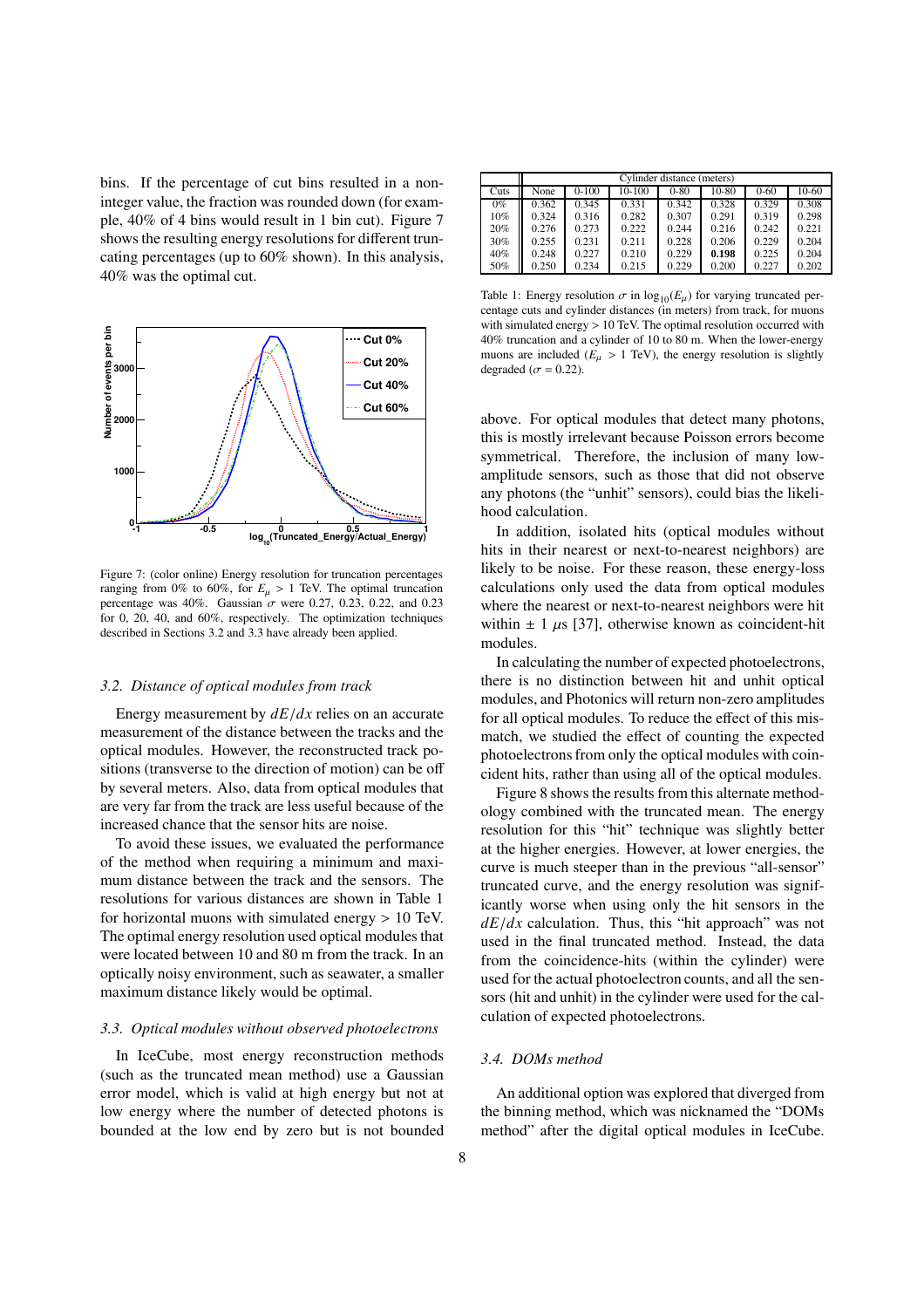

Figure 8: (color online) Simulated  $E_\mu$  vs. truncated  $dE/dx$ , using only the "hit" optical modules within the cylinder. The vertical dashed lines identify the ranges for the three fit equations (represented by the solid black line). At low  $dE/dx$  values, the curve drops off more steeply than in Fig. 4, which adversely affects the energy resolution in this range.

In this option, instead of using 120 m bins, each optical module became a "bin" and was given its own  $dE/dx$  value by dividing the observed number of photoelectrons by the expected number of photoelectrons. The advantages of this method are (1) the track can be shorter (no minimum number of bins), (2) additional data will be used in the energy determination, and (3) the algorithm is slightly faster. The main disadvantage is that a large stochastic event would be recorded by many sensors, and thus there would be an undesirable correlation between sensors.

The technique was optimized (using similar procedures to those outlined above) to require a minimum of 8 optical modules within 0 to 60 m of the reconstructed track for the event to qualify (versus 10 to 80 m for the bins method), and the optimal truncation was to omit the highest 50% of the optical modules (versus 40% of the bins). Then the *dE*/*dx* values for the remaining optical modules were averaged. This yielded an energy resolution and RMS improvement that was similar to that of the binning method ( $\sigma$  = 0.22 and RMS = 0.25).

Figures 9 and 10 show the results of this method. One or the other method may prove more useful in the various detector designs and is an option that can be explored. In this analysis, about 4% of the events would qualify for only one of the methods, while the remainder would qualify for both. Including the two approaches maximizes the capability of the truncated mean method.



Figure 9: (color online) Simulated  $E_{\mu}$  vs. truncated  $dE/dx$  (DOMs method) at the center of the detector. The vertical dashed lines identify the ranges for the three fit equations (represented by the solid black line). The event distribution is much narrower than in Fig. 1 but similar to the binning method in Fig. 4.



Figure 10: (color online) Truncated muon energy resolution for the DOMs method, for muons with simulated energies between 1 TeV and 1 EeV, using the fit curve from Fig. 9. The number of events to the right of the Gaussian curve is much smaller than in Fig. 3. The resolution is very similar to that of the optimized binning method as shown in Fig. 6 ( $\sigma$  = 0.22 and RMS = 0.25).

#### *3.5. Median Method*

One final option was to change from the truncated mean to the median of the bins. In this method, the truncation occurred at both the upper and lower ends of the ordered list of bins (or DOMs, in the case of the DOMs method), such that only one bin (DOM) remained. The *dE*/*dx* value for this bin (DOM) became the value for the event. For both the binning method and the DOMs method, which had separate optimizations, the energy resolution and RMS were nearly unchanged for all muon energies when compared to the earlier truncated mean methods.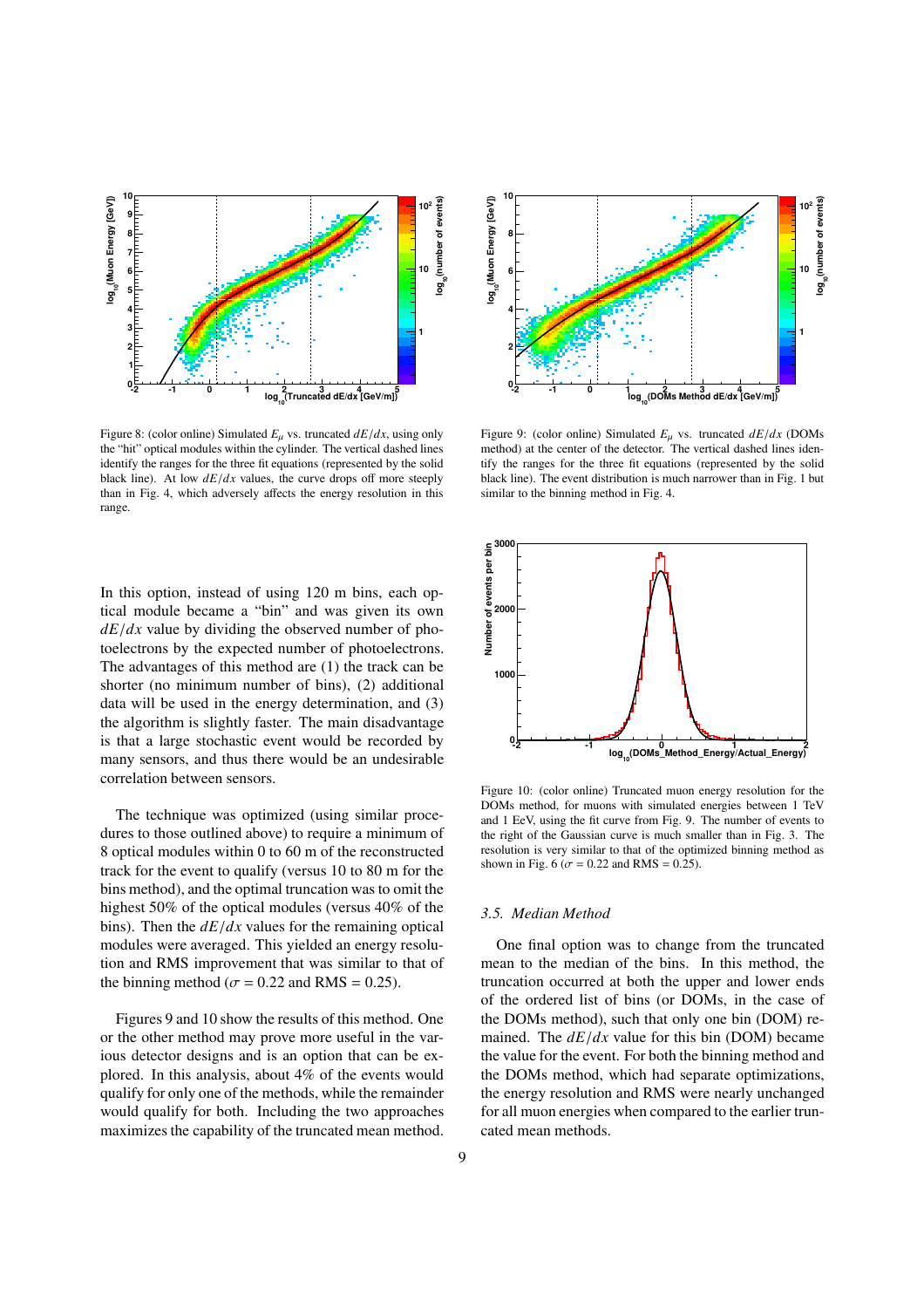# **4. Results and Conclusions**

There is no apparent correlation between the energy calculation and the zenith angle (see Fig. 11). The distributions of the energy residuals are very similar in shape and width. There is also no apparent correlation between the energy calculation and azimuth angle, optical properties of the medium, or other parameters. Thus the truncation method is universally applicable to all particle track zenith and azimuth angles within the detector, with the proper bin size. The energy resolution improves with an increasing number of bins as expected, as shown in Fig. 12, but levels off at 0.18 in  $log_{10}(E_\mu)$ .



Figure 11: (color online) Energy resolution (in  $log_{10}(E_{\mu})$ ) for zenith angle bins of 30 degrees for  $E_u$  from 1 TeV to 100 TeV, using the truncated bins method. There is no visible correlation between zenith angle and energy resolution, for the energy range from 1 TeV to 1 EeV using an  $E_v^{-1}$  spectrum.



Figure 12: (color online) Correlation between the number of bins and the average energy resolution (in  $log_{10}(E_u)$ ) of the muon events, using the optimized truncated mean method, for  $E_{\mu} \gtrsim 10$  TeV.

Figure 13 compares the RMS and Gaussian  $\sigma$  values of truncated and untruncated *dE*/*dx* for various muon



Figure 13: (color online) Comparison of the RMS and Gaussian  $\sigma$ of untruncated and truncated  $dE/dx$  values vs.  $log_{10}(E_{\mu})$ , for simulated energies between 1 TeV and 1 EeV. The energy resolution for the truncated method is much improved over the untruncated method.

energies, showing the improvement from using the truncated method.

Figures 14 and 15 contrast the untruncated and truncated methods, respectively, for actual versus calculated muon energy. The improvement in energy resolution is fairly uniform over the energy range.

Figure 16 compares the input muon energy spectrum to the spectrum of calculated energies from the truncated method. The agreement is quite good, with a slight shift in energy below 1 TeV due to the off-peak fit equation plus the spread in  $dE/dx$  at low energies. However, there are no glaring discontinuities in the calculated spectrum, which indicates that the truncated method gives back the original spectrum quite well.

By using the truncated mean method, the energy resolution is significantly improved. The best truncated method incorporated the following criteria: (1) only include the photoelectrons from optical modules within 10 to 80 m of the track, (2) truncate the highest 40% of the bins, (3) use both hit and unhit optical modules in the calculation, and (4) sum the remaining photoelectrons separately (observed and expected) to determine the new truncated  $dE/dx$  value. With these optimizations, the energy resolution was improved from 0.29 in  $log_{10}(E_u)$  to 0.22, for the energy range of 1 TeV to 1 EeV. This is a 26% improvement in the overall energy resolution, with better resolutions above 10 TeV. The technique is applicable to any detector that uses *dE*/*dx* as the primary means of the particle's energy determination.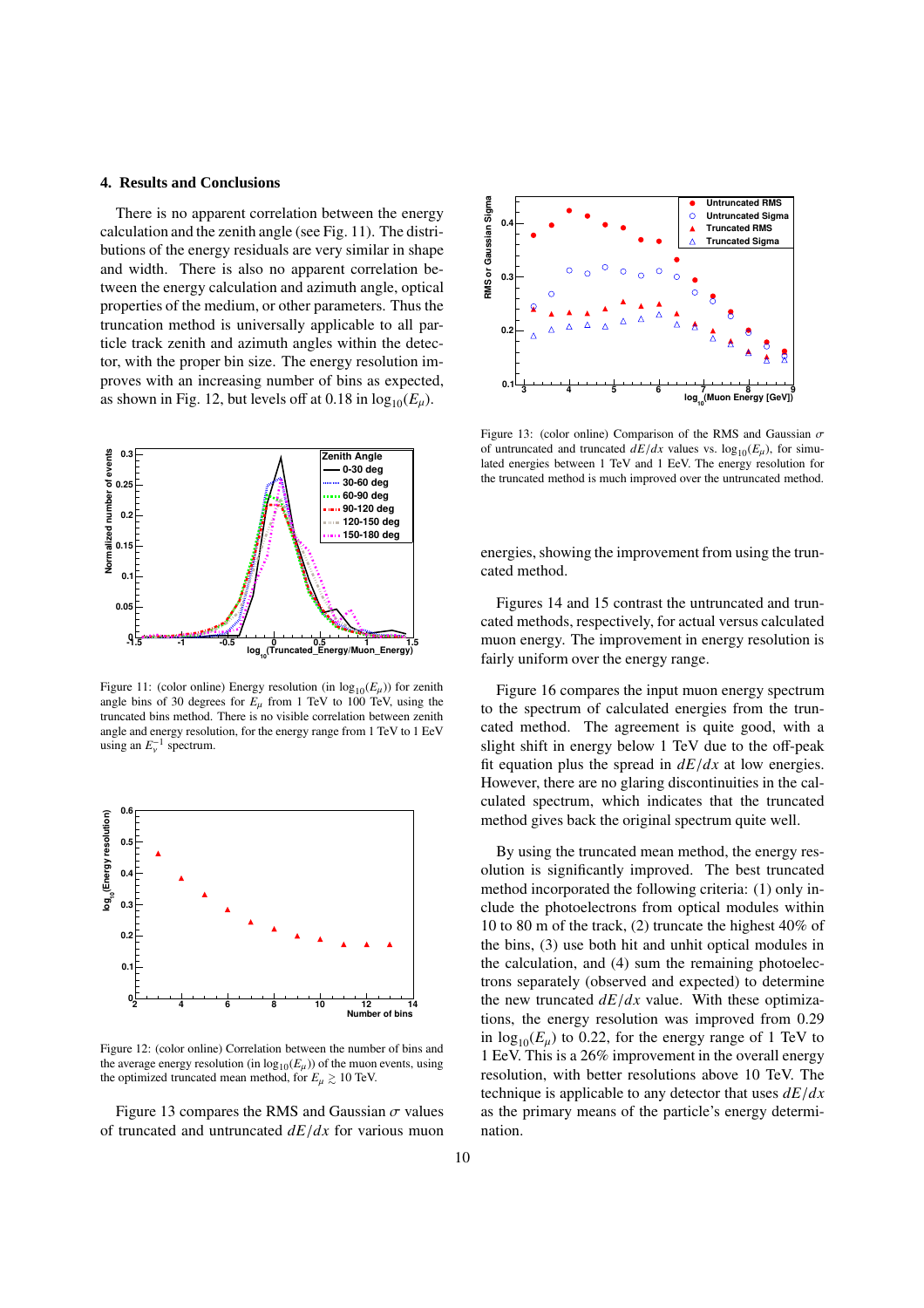

Figure 14: (color online) Actual muon energy versus calculated muon energy for the untruncated method with the 3-equation fit. The black line is a perfect 1:1 correspondence.



Figure 15: (color online) Actual muon energy versus calculated muon energy for the truncated method (40% cuts with optimizations). The black line is a perfect 1:1 correspondence.

#### **5. Acknowledgements**

We acknowledge the support from the following agencies: U.S. National Science Foundation-Office of Polar Programs, U.S. National Science Foundation-Physics Division, University of Wisconsin Alumni Research Foundation, the Grid Laboratory Of Wisconsin (GLOW) grid infrastructure at the University of Wisconsin - Madison, the Open Science Grid (OSG) grid infrastructure; U.S. Department of Energy, and National Energy Research Scientific Computing Center, the Louisiana Optical Network Initiative (LONI) grid computing resources, and the National Defense Science and Engineering Graduate (NDSEG) Fellowship Program; National Science and Engineering Research Council of Canada; Swedish Research Council, Swedish Polar Research Secretariat, Swedish National



Figure 16: (color online) Comparison of the truncated energy spectrum to the simulated  $E_v^{-1}$  muon energy spectrum. The agreement is quite good between 1 TeV and 1 EeV, with a slight disagreement at low energy due to the large spread in *dE*/*dx* and off-peak fit equation to convert to  $E_{\mu}$ .

Infrastructure for Computing (SNIC), and Knut and Alice Wallenberg Foundation, Sweden; German Ministry for Education and Research (BMBF), Deutsche Forschungsgemeinschaft (DFG), Research Department of Plasmas with Complex Interactions (Bochum), Germany; Fund for Scientific Research (FNRS-FWO), FWO Odysseus programme, Flanders Institute to encourage scientific and technological research in industry (IWT), Belgian Federal Science Policy Office (Belspo); University of Oxford, United Kingdom; Marsden Fund, New Zealand; Australian Research Council; Japan Society for Promotion of Science (JSPS); the Swiss National Science Foundation (SNSF), Switzerland.

## **References**

- [1] F. Halzen, S. R. Klein, Rev. Sci. Instrum. **81** (2010) 081101.
- [2] R. Abbasi *et al.* [IceCube Collaboration], Astrophys. J. **744** (2012) 1.
- [3] R. Abbasi *et al.* [IceCube Collaboration], Astrophys. J. **732** (2011) 18.
- [4] C. Bogazzi [ANTARES Collaboration], arXiv:1112.0478 (2011).
- [5] R. Abbasi *et al.* [IceCube Collaboration], Phys. Rev. D **84** (2011) 082001.
- [6] Zh.-A. Dzhilkibaev, *et al.* [Baikal Collaboration], arXiv:0909.5562 (2009).
- [7] R. Abbasi *et al.* [IceCube Collaboration], Phys. Rev. D **82** (2010) 112003.
- [8] P. S. Auchincloss, P. de Barbaro, A. Bodek, H. S. Budd, M. Pillai, F. Qun, W. K. Sakumoto, F. S. Merritt *et al.*, Nucl. Instr. Meth. A **343** (1994) 463.
- [9] K. Mitsui, Phys. Rev. D **45** (1992) 3051.
- [10] M. Hauschild, Nucl. Instr. Meth. A **379** (1996) 436.
- [11] H. Bichsel, Nucl. Instr. Meth. A **562** (2006) 154.